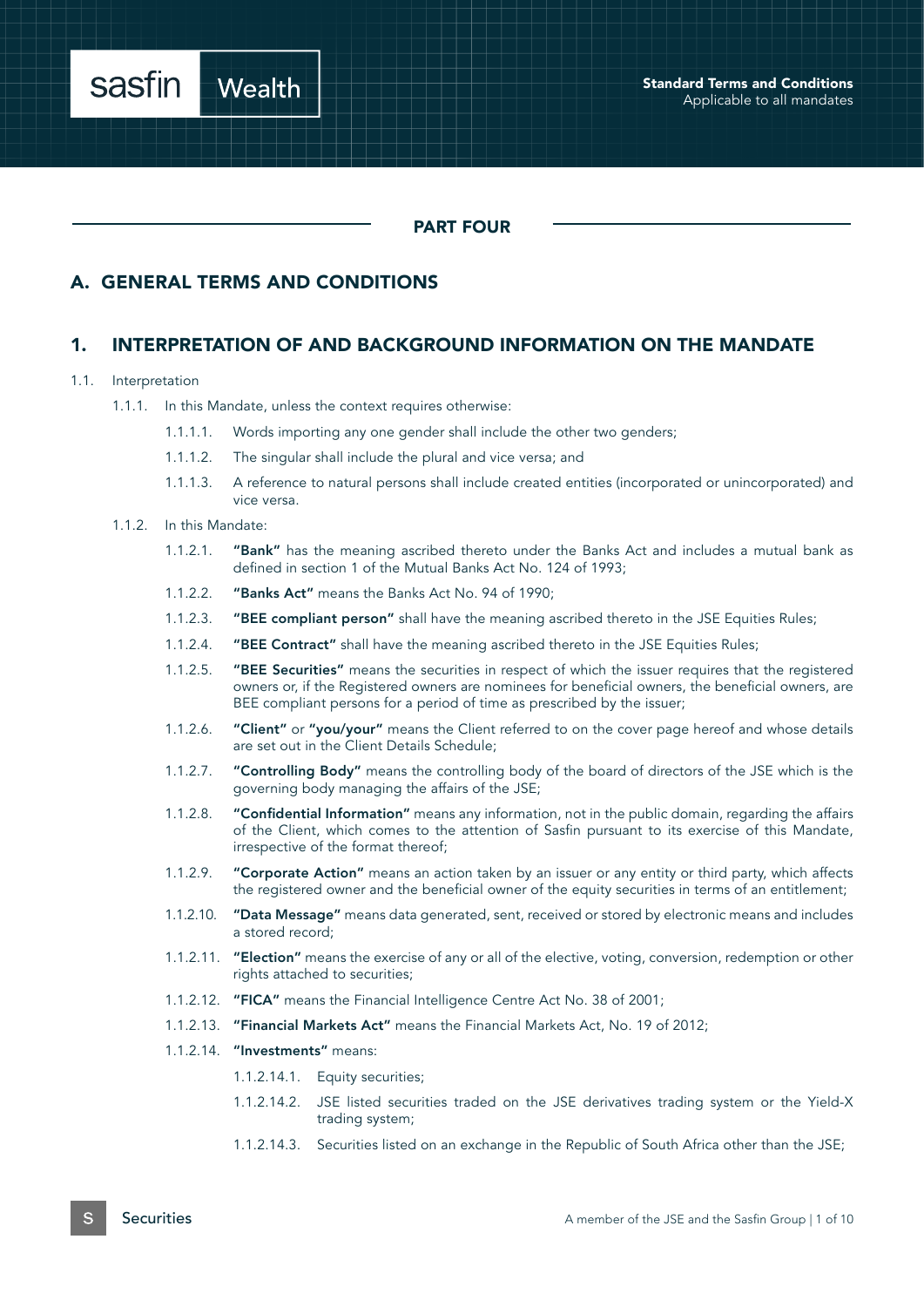- 1.1.2.14.4. Participatory interests in a collective investment scheme as defined in the Collective Investment Schemes Control Act, No. 45 of 2002, and units or any other form of participation in a foreign collective investment scheme approved by the Registrar of Collective Investment Schemes in terms of section 65 of that Act;
- 1.1.2.14.5. Units or any other form of participation in a collective investment scheme licensed or registered in a foreign country;
- 1.1.2.14.6. Funds intended for the purchase of such securities, units or participation;
- 1.1.2.14.7. Money Broking Transactions; and
- 1.1.2.14.8. Investments similar to or related to any of the foregoing or any financial product contemplated in the Relevant Law, or any other securities or financial instruments, whether in the Republic of South Africa or otherwise, specified by you to us in Writing;
- 1.1.2.15. "JSE" means the JSE Limited, a listed company that carries on the business of a stock exchange under that name under a stock exchange licence granted in terms of the Financial Markets Act;
- 1.1.2.16. "JSE Equities Rules" means the rules of the JSE and the directives published from time to time by the Controlling Body;
- 1.1.2.17. "Mandate" means the Sasfin Mandate and all of the annexures and schedules thereto and includes these Standard Terms and Conditions;
- 1.1.2.18. "Member" means this mandate inclusive of all Parts;
- 1.1.2.19. "Money Broking Transaction" means funds accepted by a Member from a Client and invested by the Member in the money market with one or more Banks, including without limitation Sasfin Bank Limited, in terms of the JSE Equities Rules, or any other Relevant Law and subject to any conditions published by the Registrar of Banks;
- 1.1.2.20. "Parts" means Part One, Part Two, Part Three, Part Four and Part Five;
- 1.1.2.21. "Prime rate" means the prime rate of interest as charged by Nedbank Limited from time to time to its best customers on overdraft;
- 1.1.2.22. ''Personal Information'' means information relating to an identifiable, living, natural person, and where it is applicable, an identifiable, existing juristic person, including, but not limited to:
	- 1.1.2.22.1. information relating to the race, gender, sex, pregnancy, marital status, national, ethnic or social origin, colour, sexual orientation,age, physical or mental health, well-being, disability, religion, conscience, belief, culture, language and birth of the person;
	- 1.1.2.22.2. information relating to the education or the medical, financial, criminal or employment history of the person;
	- 1.1.2.22.3. any identifying number, symbol, e-mail address, physical address, telephone number, location information, online identifier or other particular assignment to the person;
	- 1.1.2.22.4. the biometric information of the person;
	- 1.1.2.22.5. the personal opinions, views or preferences of the person;
	- 1.1.2.22.6. correspondence sent by the person that is implicitly or explicitly of a private or confidential nature or further correspondence that would reveal the contents of the original correspondence;
	- 1.1.2.22.7. the views or opinions of another individual about the person;
	- 1.1.2.22.8. the name of the person if it appears with other personal information relating to the person or if the disclosure of the name itself would reveal information about the person; and
	- 1.1.2.22.9. includes the personal information of children under the age of 18;
- 1.1.2.23. "POPIA" means the Protection of Personal Information Act No. 4 of 2013;
- 1.1.2.24. "Processing" or "Process" means any operation or activity or any set of operations, whether or not by automatic means, concerning personal information, including:
	- 1.1.2.24.1. the collection, receipt, recording, organisation, collation, storage, updating or modification, retrieval, alteration, consultation or use;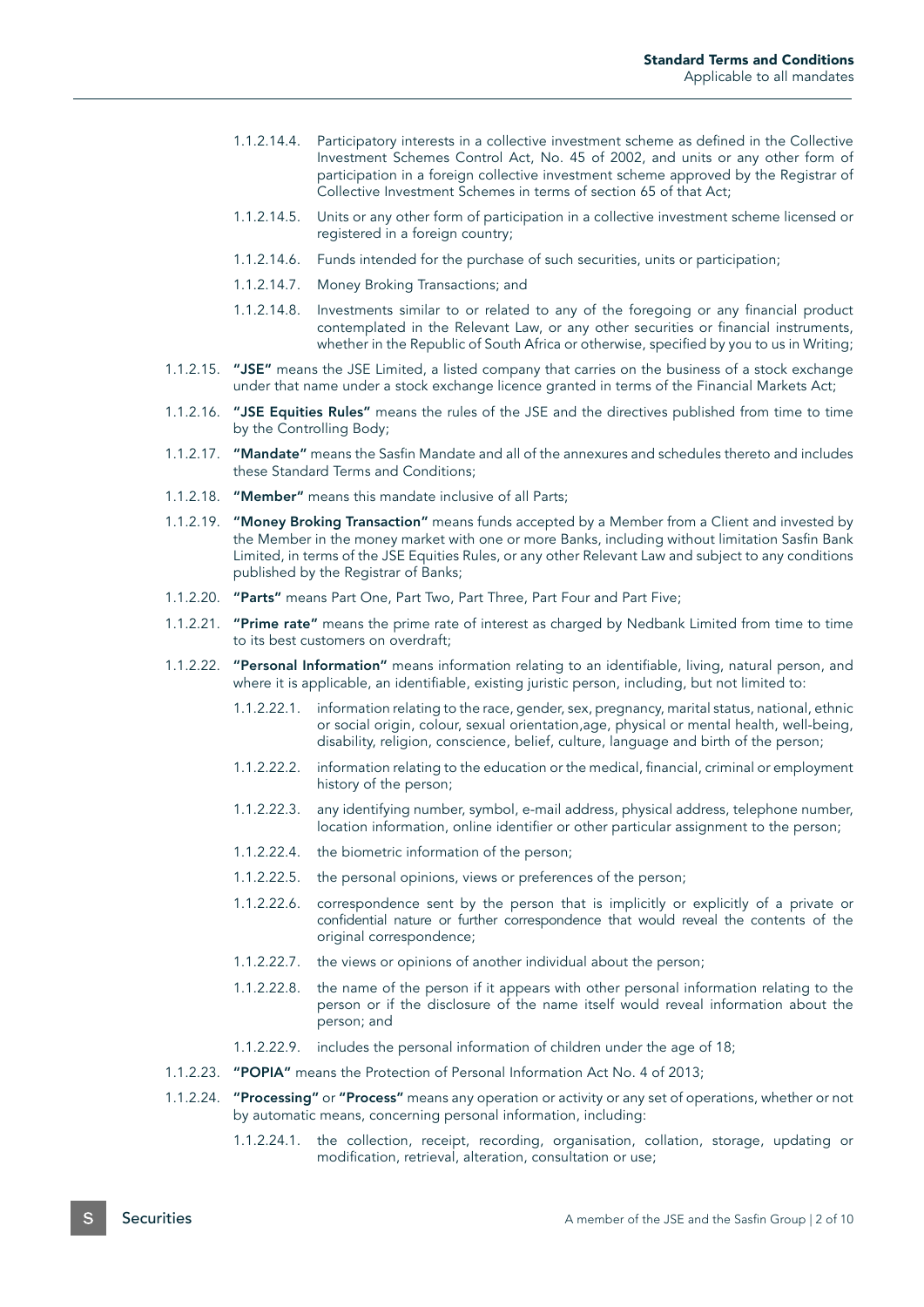- 1.1.2.24.2. dissemination by means of transmission, distribution or making available in any other form; or
- 1.1.2.24.3. merging, linking, as well as restriction, degradation, erasure or destruction of information;
- 1.1.2.25. "Relevant Law" means, as at the Date of Signature Hereof, any one or more of the JSE Equity Rules, FICA, the Banks Act and the Financial Markets Act and such other legislation as may become applicable to Sasfin, the Investments and/or the transactions contemplated under this Mandate, from time to time, and a reference to "Relevant Law" shall embrace a reference to each of them individually as may be appropriate from the context;
- 1.1.2.26. "Sasfin" or "us/we" means Sasfin Securities Proprietary Limited and where appropriate its whollyowned subsidiaries or affiliates from time to time and a reference to "Sasfin" or "us/we" shall embrace reference to each of them individually as the context may require;
- 1.1.2.27. "Sasfin Group" means Sasfin Holdings Limited including all of its subsidiary companies and any subsidiaries of any such subsidiary from time to time;
- 1.1.2.28. "Sasfin Holdings Limited" means a public company duly incorporated and registered in accordance with the laws of the RSA;
- 1.1.2.29. "Special PI" means, in relation to a natural or juristic person
	- 1.1.2.29.1. the religious or philosophical beliefs, race or ethnic origin, trade union membership, political persuasion, health or sex life or biometric information;
	- 1.1.2.29.2. the criminal behaviour, to the extent that such information relates to
		- 1.1.2.29.2.1. the alleged commission of any offence; or
		- 1.1.2.29.2.2. any proceedings in respect of any offence allegedly committed including the disposal of such proceedings;
- 1.1.2.30. "Standard Terms and Conditions" means these standard terms and conditions applicable to Mandates entered into between Sasfin and its Clients contained in this document;
- 1.1.2.31. "VAT" means value added taxation; and
- 1.1.2.32. "Writing" or "in Writing" means a written copy of an instruction signed by the relevant party, or an e-mail instruction from the relevant party, from the e-mail address chosen in terms of clause 12 hereof and "Written" shall have the corresponding meaning;
- 1.1.3. Any reference in this Mandate to "Date of Signature Hereof" shall be read as meaning a reference to the date of signature of this Mandate by the Client;
- 1.1.4. Any reference to an enactment is to that enactment as at the Date of Signature Hereof and as amended or re-enacted from time to time;
- 1.1.5. Where figures are referred to in numerals and in words, if there is any conflict between the two, the words shall prevail;
- 1.1.6. Expressions defined in this Part Four shall bear the same meanings in the other Parts or annexures to this Mandate which do not themselves contain their own conflicting definitions;
- 1.1.7. Where any term is defined within the context of any particular clause in this Mandate, the term so defined, unless it is clear from the clause in question that the term so defined has limited application to the relevant clause, shall bear the meaning ascribed to it for all purposes in terms of this Mandate, notwithstanding that that term has not been defined in this interpretation clause; and
- 1.1.8. The words and phrases used in this Mandate shall, unless the contrary appears have the meaning ascribed to them in the Relevant Law.
- 1.2. Background Information
	- 1.2.1. This is a Mandate as contemplated in the Relevant Law and authorises Sasfin to make investments and administrative decisions on the basis set out in Part One of the Mandate.
	- 1.2.2. Unless stipulated to the contrary, all transactions and processes referred to in this Mandate are regulated by the JSE, and/or the applicable Relevant Law.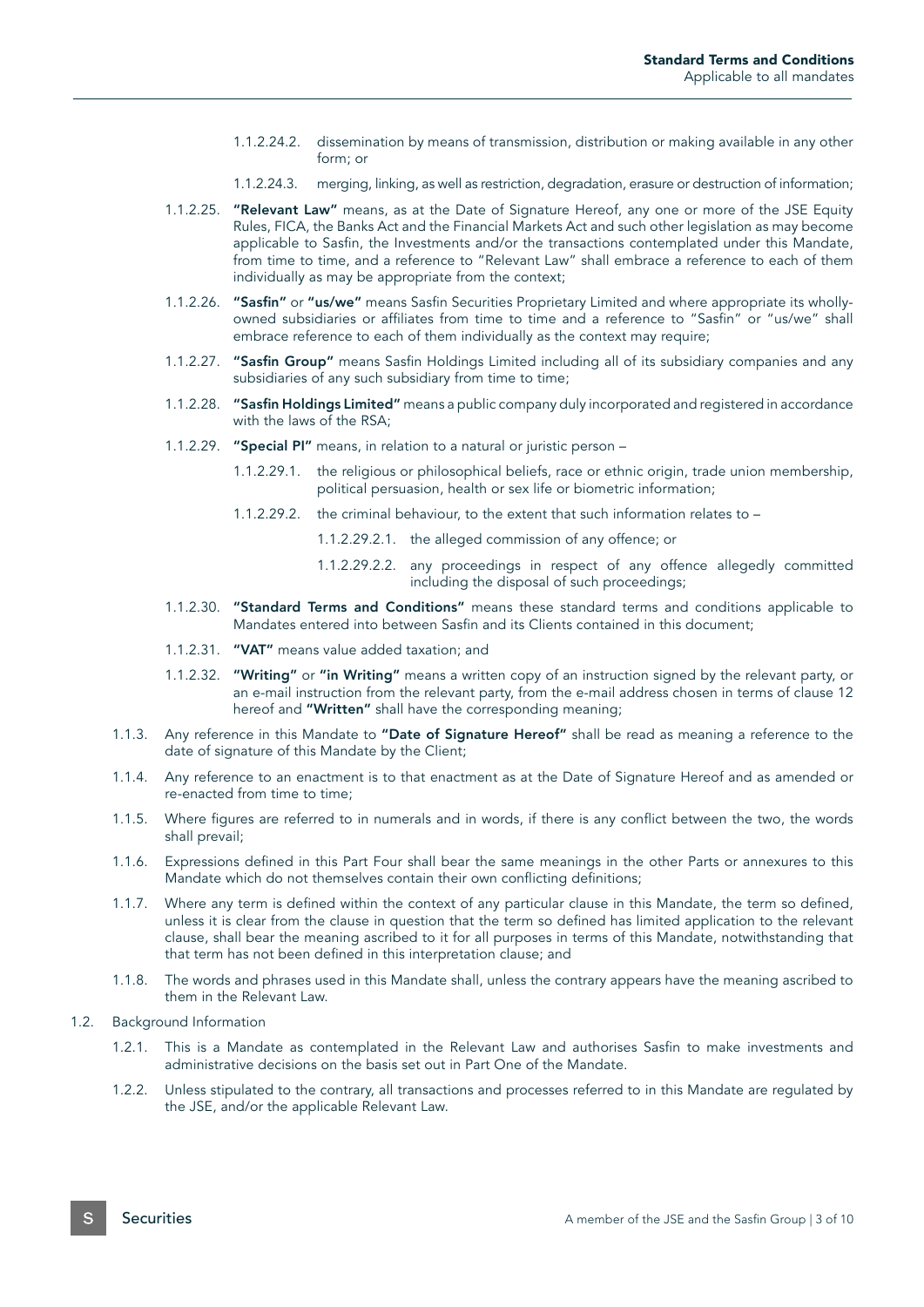## 2. AUTHORISATION AND MANDATE

By your signature hereto, you authorise us to manage your Investments, subject to the terms and conditions contained in this Mandate and subject to the Relevant Law. Sasfin accepts this Mandate and authority subject to the terms and conditions contained herein and subject to the Relevant Law.

## 3. INVESTMENTS

- 3.1. Sasfin shall manage your Investments on the basis chosen by you in Part One hereto. To this end, you hereby appoint us as your duly authorised agent on your behalf to purchase and sell and to enter into any transaction, both in the Republic of South Africa and, if and when permitted by law and if provided for by the Foreign Investment Schedule referred to in Part One, in foreign countries in respect of the Investments. By your signature hereof you authorise us to sell or alienate any listed securities you deposited with us as contemplated in s20 of the Financial Markets Act.
- 3.2. Sasfin may, in our capacity as manager of your Investments in terms of this Mandate and subject to the Relevant Law, sell to you, or buy from you, any Investment for our own account.
- 3.3. Corporate Actions

Unless otherwise specified by you in Writing or through a Data Message stored on a platform used by Sasfin for the purpose of processing Corporate Actions, Sasfin is entitled to make an Election on securities forming.

- 3.4. Physical Scrip Unless otherwise advised by you to us in Writing:
	- 3.4.1. You warrant that all such Investments as you may deliver or cause to be delivered to us in terms of this Mandate are not subject to any lien or charge and that they shall remain free of any such lien or charge while they are held by us in safe custody;
	- 3.4.2. All Investments other than funds in the form of cash and bearer instruments managed by us in terms of this Mandate shall be registered in your name or the name of Stockshare Nominees Proprietary Limited as nominee on your behalf and for your benefit, unless they are bearer instruments and are thus not capable of being so registered; and
	- 3.4.3. All such Investments shall be held by us in safe custody (in fungible consolidated share certificate form if appropriate) on your behalf subject to the applicable legislation and, in particular, the JSE Equities Rules.
- 3.5. Strate Approved Securities
	- 3.5.1. Your Investments will be registered in the name of Stockshare Nominees Proprietary Limited, reflected as an electronic entry in a central securities depository participant subject to the Relevant Law (particularly s22(1) of the Financial Markets Act) and any other relevant legislation and the JSE Equities Rules.
	- 3.5.2. If you are not an account holder in such depository or registry, we shall be entitled to create an electronic entry in respect of the Investments in the depository or registry through a participant of our choice.
	- 3.5.3. Notwithstanding anything contained in 3.5.2, unless you notify us to the contrary, any such Investments shall be held to your order via the participant's nominee or our nominee.
	- 3.5.4. You authorise us to hold any such Investments and to move such Investments from one electronic entry to another or withdraw any such Investment from safe custody for the purposes only of:
		- 3.5.4.1. Transferring the Investments to you at any time or upon termination of this Mandate. In such event, the Investments will be transferred to the central securities depository participant or custody services provider as per your Written notification;
		- 3.5.4.2. Dealing with the Investments as may actually be required in fulfilling this Mandate;
		- 3.5.4.3. Lodging the Investments on your behalf with any person or entity in terms of an order of court or a special resolution of the issuer of the Investments; and
		- 3.5.4.4. Any other lawful purpose in terms of this Mandate. It is specifically recorded that unless specifically authorised by you in this Mandate, we may not exercise the rights attaching to any Investments for our own purpose or interest but may only act in accordance with your instructions.
	- 3.5.5. You acknowledge that you:
		- 3.5.5.1. Have received all the relevant risk disclosure statements (where applicable) and have read and understood their contents; and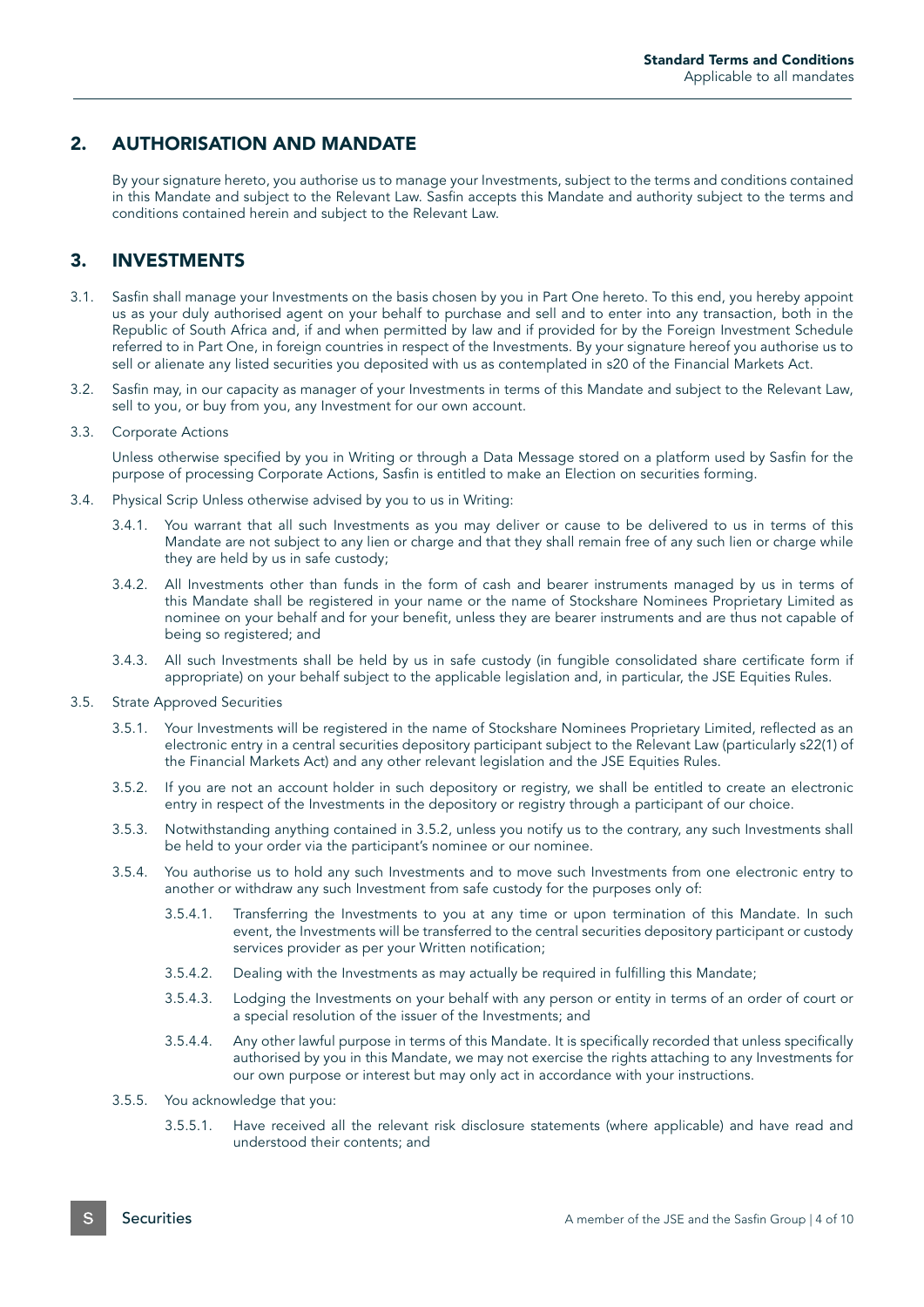- 3.5.5.2. Are aware of your settlement obligations which are available on the JSE website (www.jse.co.za) or on request from Sasfin.
- 3.6. Funds and outstanding amounts owing to Sasfin
	- 3.6.1. You direct us to pay all funds including interest, dividends, proceeds of disposal and funds, received by us for your account arising from the management of your Investments in terms of this Mandate.
	- 3.6.2. Where this Mandate is terminated, or where you have instructed us by notice in Writing to realise and repay to you any portion of the Investments under our management, we shall pay any funds only into your Bank account as stipulated in the Client Details Schedule contained in Part Three.
	- 3.6.3. You authorise us to retain or to withdraw from any funds deposited by us on your behalf in accordance with the Funds Deposits Schedule or from any other inflows into your account, or from any credit balance standing, in such account, such amounts as are actually required to:
		- 3.6.3.1. Pay for Investments purchased on your behalf;
		- 3.6.3.2. Effect such other payments as are strictly necessary in the operation of this Mandate;
		- 3.6.3.3. Discharge a debt due to us from you whether in respect of the management fees due or otherwise under this Mandate; and
		- 3.6.3.4. Settle any interest which may become due on any unpaid amounts in terms of this Mandate, the amounts referred to in 3.6.3.1 to 3.6.3.4 above are collectively referred to as the "Outstanding Amounts".
	- 3.6.4. In addition to, and without affecting the rights of Sasfin in terms of 3.6.3 above, you authorise us to sell and dispose of any or all of your Investments held by us on your behalf in order to settle any Outstanding Amounts owing by you to us from time to time. In particular, and without limiting the aforegoing, insofar as Sasfin may acquire an Investment on your behalf and if for any reason you have failed to place Sasfin in sufficient funds by the requisite time to pay for such Investments on your behalf, Sasfin shall be entitled to dispose of such Investments, if acquired by Sasfin, or any of your other Investments as aforesaid, in order to realise the funds necessary to fulfil the original instruction. Sasfin may also, at its election, in its sole and absolute discretion, elect to reverse the relevant trading instructions and/or retain ownership of the relevant Investments acquired, pending payment in full by the Client of such outstanding amount.
	- 3.6.5. Nothing in this Mandate affects your right to require us to pay to you, on Written request from you, any funds deposited by us on your behalf in accordance with the Funds Deposits Schedule or to deliver to you, or, in respect of uncertificated securities, transfer to your order, on request, any Investments held by us on your behalf.
- 3.7. Transactions in BEE Securities

You acknowledge that you shall not be entitled to deal in BEE Securities unless a valid BEE Contract has been signed by you or the proposed beneficial owner of the BEE Securities as the case may be and the other requirements contained in the JSE Rules have been complied with. The JSE Rules are designed to ensure and record that a proposed registered owner or proposed beneficial owner of BEE Securities qualifies as a BEE compliant person. Please advise Sasfin well in advance if you intend to deal in BEE Securities so that the necessary compliance arrangements can be achieved.

# 4. FEES AND COMMISSIONS

- 4.1. In consideration for the services to be provided by us in terms of this Mandate, we shall be entitled to the fees as set out in Part Two, as is applicable (as amended from time to time). We are specifically authorised to realise any Investment held by us in terms of this Mandate should there be insufficient funds available to settle our fees. Should our Mandate be terminated during any calendar month, our pro-rated fees shall be payable up to and including the date of termination.
- 4.2. All fees charged in terms of this Mandate are exclusive of VAT unless otherwise stated.
- 4.3. Sasfin will from time to time act as an agent on behalf of the Client or as principal on behalf of the Client. In certain of these transactions it may be usual for commissions or other charges to be paid by Sasfin and/or to accrue to Sasfin as the agent or principal as contemplated above. The charges paid by us on your behalf and the amounts that accrue to us are more fully set out in Part Two hereto. You specifically authorise Sasfin to pay such amounts on your behalf and/ or for Sasfin to retain such amounts as may accrue to it from such commissions or charges in accordance with trade usage.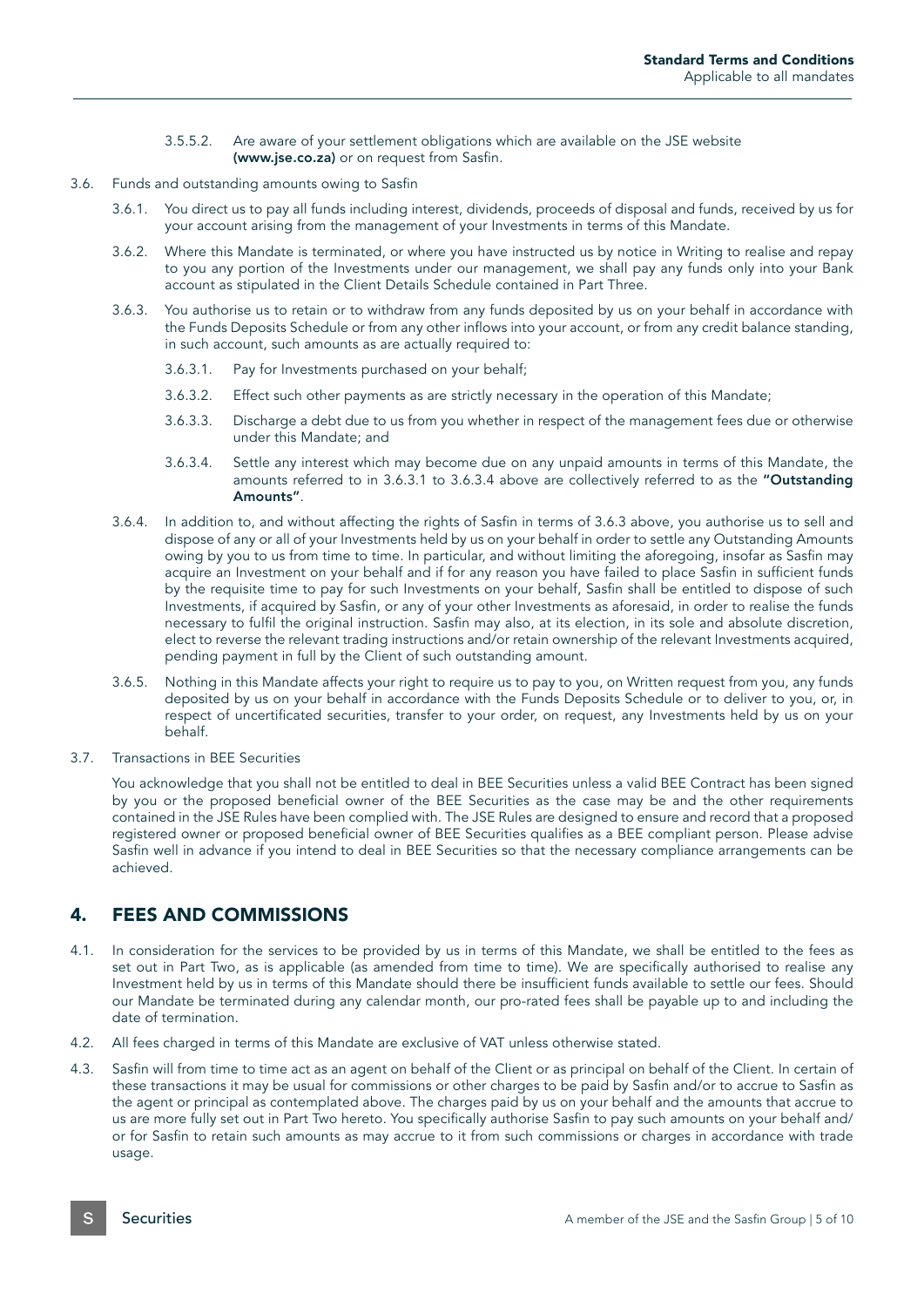## 5. REPORTING AND PRODUCT INFORMATION

Sasfin shall provide you with a monthly statement of account. Such statements will show full details of:

- 5.1. The name of the person or entity in which the Investments are held;
- 5.2. Any change in the Investments held on behalf of the Client including particulars of Investments executed for the Client since the date of the previous statement;
- 5.3. Any funds balances held on behalf of the Client as at the date of the statement, including details of funds received and payments made by Sasfin since the date of the previous statement;
- 5.4. Where applicable, the cost and market value of all Investments of the Client managed by Sasfin in terms of this Mandate in respect of every Investment held on the date of the statement; and
- 5.5. Any other information which might be required by the Relevant Law from time to time.

### 6. RISK

- 6.1. The value of the Investments and any income derived therefrom may fall as well as rise and the Client may not get back the full, or any part of, the amount invested. Furthermore, the performance and risk arising from investing in a Foreign Investment depends not only on the performance of the underlying investment itself but also on any fluctuations between the South African Rand and the selected currency of the foreign investment.
- 6.2. A Foreign Investment may differ administratively from its South African equivalent; for example, the timeframe required to liquidate a foreign portfolio may be longer due to different structures and banking requirements for foreign investments. These Investments may take place through a foreign bank or a foreign investment manager.
- 6.3. By your signature hereto, you acknowledge that you have been informed of the risks inherent in the Investments and, where appropriate, have been handed copies of any specific risk disclosure documents published from time to time by specific financial markets. In addition, you accept that such risk may result in financial loss to you.

# 7. INDEMNITY

- 7.1. You hereby indemnify us (including without limitation, our directors, officers and employees) and any third party with whom we contract on your behalf whether as principal or agent and hold us and any such third party harmless from -
	- 7.1.1. Any fees charged by such third party in relation to an Investment made or realised for your account as contemplated in clause 4.3 above;
	- 7.1.2. Any loss incurred by you or on your behalf pursuant to any bona fide Investment or Investment decision made by us, or the execution by us of an instruction from you, in terms of this Mandate; and
	- 7.1.3. Any and all claims, damages, liabilities, costs and expenses, including reasonable attorneys' fees, which may be brought against us by reason of the operation of this Mandate.

Nothing herein contained shall, however, absolve us from liability for loss suffered by you or any authorised person where you can prove that such liability or loss was through any act of fraud, theft, bad faith, dishonesty or gross negligence on our part or on the part of our employees, provided that any such liability or loss shall be limited to the amount of fees and commissions charged to your account over the preceding twenty-four month period. Notwithstanding the aforegoing, we assume no liability whatsoever for any act of fraud, theft, bad faith, dishonesty or gross negligence on the part of any third party as mentioned above, or on the part of any such third party's employees. Nor do we assume any liability in the event of the insolvency or subsequent sequestration or liquidation of such third party.

- 7.2. You hereby indemnify and hold us harmless in respect of any income tax or other tax or levy of whatsoever nature in respect of which you may become liable or which may become payable pursuant to anything done by us on your behalf in terms of this Mandate, and in particular:
	- 7.2.1. Tax on interest accruing for your benefit on any Funds deposited by us in terms of this Mandate; and
	- 7.2.2. Tax on the increase in value of any Investments administered or managed by us on your behalf and for your benefit. Furthermore, you undertake to refund to us on demand any amount which we may be lawfully called upon to pay by any revenue authority in respect of any such interest or gain accruing for your benefit, and further authorise us to pay any such amount out of the Investments or realised proceeds of the Investments managed by us on your behalf or under our control. If you are uncertain about your tax position, you should consult your professional tax adviser.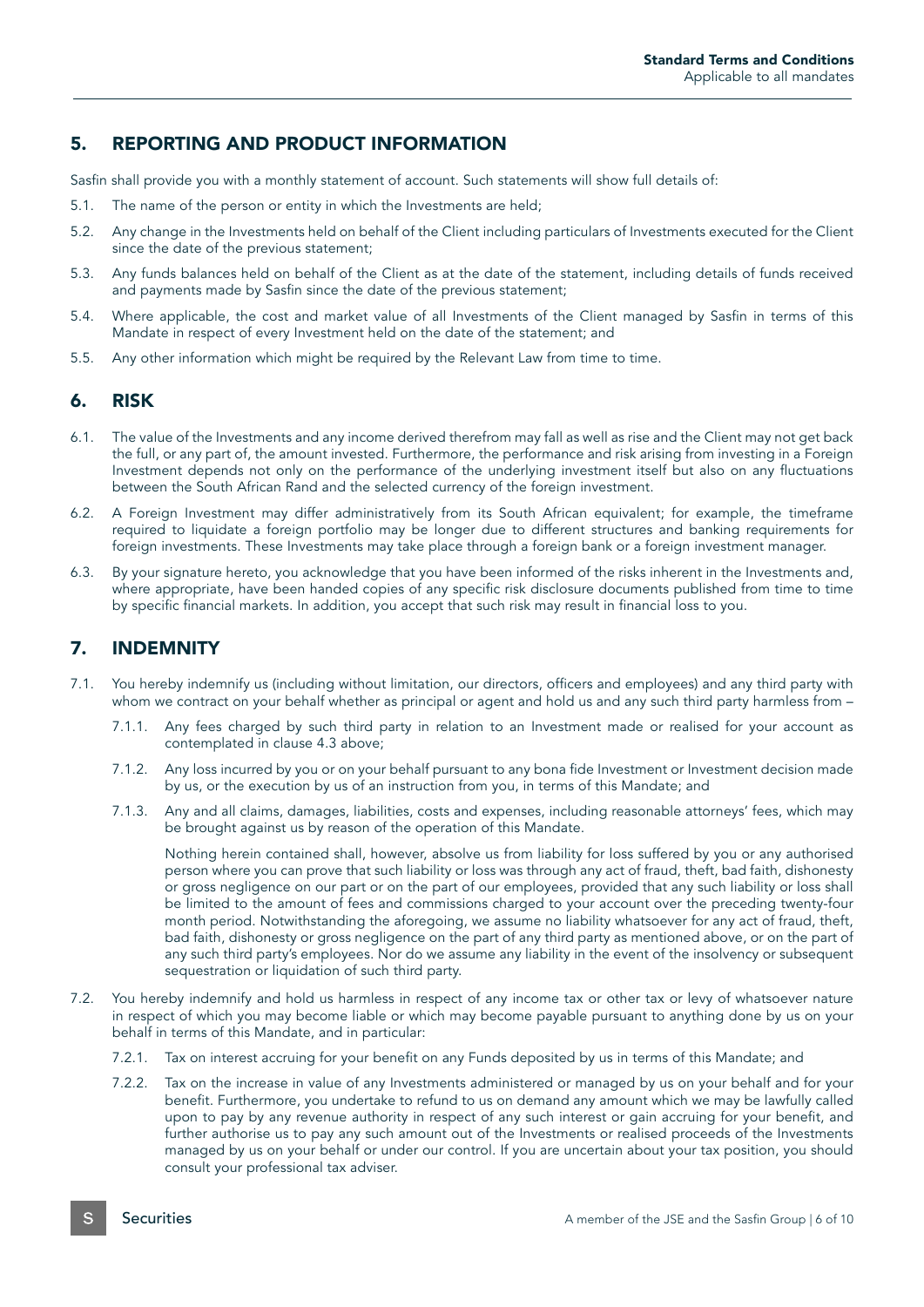## 8. TERM AND TERMINATION

- 8.1. This Mandate shall commence upon signature of it by Sasfin once the Client has accepted same by electronic means or by physical signature.
- 8.2. Either party may terminate this Mandate on 30 (thirty) days' Written notice to the other.
- 8.3. The Client acknowledges that there may be contractual investment terms applicable to certain products that form part of the Investments, which endure despite the termination of this Mandate, such as, but not limited to, participation in bespoke Sasfin portfolios and foreign investment allowance capacity. In this event, Sasfin may continue to earn any relevant fees for the duration of such investment term.
- 8.4. It is recorded that certain Investments, and particularly Foreign Investments, may require more than 30 (thirty) days to be realised and/or be repatriated. Whilst Sasfin will endeavour to meet the specified time constraints, the Client acknowledges that this may not necessarily be possible and holds Sasfin harmless against this occurrence.
- 8.5. Upon termination of this Mandate, and at the request of the Client in Writing, Sasfin shall at the cost of the Client return to the Client any certificates, receipts, circulars and notices and/or any other contractually binding documentation relating to the Investments, which are in Sasfin's possession and which are necessary for the reallocation of the Investments.
- 8.6. This Mandate may be amended by Sasfin on the provision of 30 (thirty) days' prior Written notice to the Client. Notwithstanding the foregoing, Sasfin reserves the right to unilaterally amend this Mandate with immediate effect if and only to the extent that it no longer complies with the Relevant Law from time to time.
- 8.7. Subject to that set out above, if Sasfin or the relevant member of the Sasfin Group for any reason cease to be a member of the JSE, this Mandate shall automatically terminate with immediate effect.
- 8.8. Should this Mandate be terminated for any reason, no penalty shall become due to either party in respect of such termination. Such termination shall not, however, affect any outstanding order or transaction placed on your behalf prior to the termination of the Mandate or any legal rights or obligations, which may then already have arisen.

### 9. MISCELLANEOUS

- 9.1. The Client consents to Sasfin in its sole discretion recording any telephone conversations between the Client and any authorised employee of Sasfin and acknowledges that this is an international practice and is used for the purpose of resolving any disputes which may arise concerning telephonic advice or instruction or for any litigious matters.
- 9.2. The Client acknowledges that Sasfin shall not pay any third party, save with the prior Written consent of an executive director of Sasfin, which consent shall be granted or withheld in Sasfin's sole and absolute discretion.
- 9.3. Sasfin is specifically authorised at any time upon not less than 20 (twenty) days' notice in Writing to the Client to cede and assign all Sasfin's rights and obligations in and under this Mandate to any third party who is authorised to manage Investments in terms of the applicable legislation and who is a member of the JSE. Such cessionary and assignee shall, unless this Mandate is thereupon terminated by the Client, assume all such rights and obligations with effect from the first day following such notice period. Failing such termination, the Client shall be deemed to have consented to such cession and assignment. Notwithstanding the aforegoing, Sasfin shall be entitled to cede and assign its rights and obligations hereunder to any other member of the Sasfin Group from time to time without prior notice, subject to the Relevant Law
- 9.4. Where confirmation of a transaction is transmitted to the Client through an electronic medium, Sasfin will not be liable to you or any other person receiving the confirmation for or in respect of any direct, indirect or consequential liability, loss, damage or cost of any kind of nature arising by virtue of the fact that the confirmation is sent through an electronic medium, whether or not as a result of the destruction of data, system malfunction, interruption of communication links, interruption of electricity supply, or any other problem over which we have no reasonable control.
- 9.5. The Client acknowledges and agrees that where any amount is due and payable to Sasfin in accordance with this Mandate and remains unpaid after it has become due and payable, Sasfin shall, at its election, be entitled (but not obliged) to charge interest on such overdue amounts at the Prime Rate plus 2% (two per cent) per annum, calculated daily and compounded monthly in arrears, from the date that such amount became payable until the day prior to the date of payment (both dates inclusive). Unless the contrary appears from the context of this Mandate, save where the contrary is specifically agreed between the Client and an authorised representative of Sasfin, all amounts due to Sasfin in terms of this Mandate shall be payable on the date on which they fall due.
- 9.6. In the event of a dispute, a certificate signed by a manager of Sasfin shall constitute prima facie proof of any amount due to Sasfin by the Client at any time.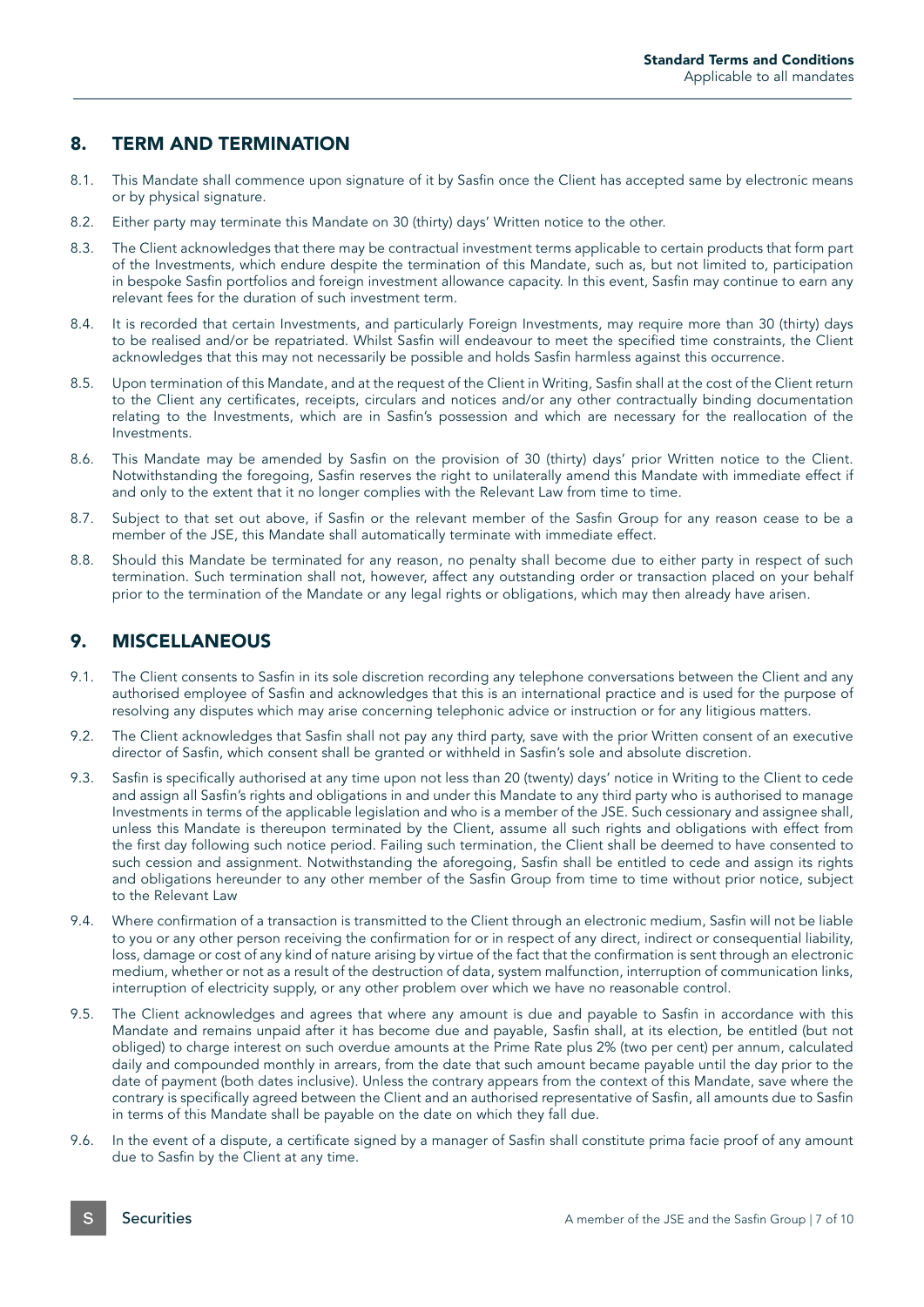9.7. This Mandate may be executed in counterparts by each party. Each counterpart, including a signed copy thereof, shall together constitute evidence of this Mandate having been duly accepted by the parties. The Client undertakes upon acceptance of this Mandate to send a copy of its counterpart to Sasfin and thereafter, where applicable, to deliver the original counterpart to Sasfin.

# 10. CONFIDENTIALITY

- 10.1. Sasfin undertakes not to disclose or make available any Confidential Information to any third party whatsoever, other than a regulator or government body, or unless compelled to do so by law, including but not limited to a court order from a court of competent jurisdiction, without the prior Written consent of the Client.
- 10.2. Sasfin undertakes that, before Confidential Information is disclosed to any of its employees, consultants or professional advisers, such person's employees, consultants or professional advisers shall be advised of Sasfin's confidentiality obligations.
- 10.3. Sasfin undertakes not to sell to or allow to be used in anyway by a third party any details of the Client contained on any of its databases, without the prior Written consent of the Client.

# 11. JOINT CLIENTS AND TRUSTEES

#### 11.1. Where the Client is more than one person –

- 11.1.1. Any instruction, notice, demand, acknowledgment or request to be given by or to the Client under this Mandate may be given by or to any one of the joint Clients. Sasfin need not enquire as to authority of that person to represent the other joint Clients. That person may give Sasfin an effective and final discharge in respect of any of Sasfin's obligations;
- 11.1.2. The Client's liabilities under or in connection with this Mandate are joint and several; and
- 11.1.3. On the death of any one of the joint Clients, Sasfin may at its discretion treat the survivor(s) as the only person(s) entitled to the Client's investment, until otherwise instructed by the Executor of the deceased Client.

#### 11.2. Where the Client is one or more trustees, the Client:

- 11.2.1. Shall notify Sasfin in Writing of any changes in the trustee(s) of the relevant trust; and
- 11.2.2. Shall confirm in Writing that, on the basis of competent legal advice, the Client is satisfied that each trustee has all the necessary powers to enter into this Mandate.

# 12. TRADING INSTRUCTIONS AND DOMICILIUM CITANDI ET EXECUTANDI

- 12.1. It is recorded and agreed that the preferred method of receiving trading instructions from the Client is a verbal communication via telephone, which telephone conversations may be recorded in terms of clause 9.1. The parties agree that Sasfin's records in this regard shall be final and binding on the parties. In the event that Sasfin at its election chooses to execute orders issued by e-mail and/or any means other than verbal communication via telephone, same shall be executed at the Client's risk in particular without limitation as to the timing of the execution thereof and the Client shall relieve Sasfin of any liability in respect thereof.
- 12.2. The Client chooses as its domicilia citandi et executandi for all purposes under this Mandate, whether in respect of court process, notices or other documents or communications of whatsoever nature (including the exercise of any option), the residential address specified in the Client Details Schedule.
	- 12.2.1. Any notice or communication required or permitted to be given in terms of this Mandate (other than those pertaining to Investment instructions in the normal course referred to in clause 12.1, which may be conducted telephonically and which, for clarity, do not include third party payments), shall be valid and effective only if in Writing, provided that it shall be competent to give notice by e-mail.
	- 12.2.2. In respect of instructions to pay third parties and any Investment instruction which we may deem to be outside of the normal course, Sasfin reserves the right to require that those instructions be given in Writing and provided further that payments to third party will be made, notwithstanding Written instructions, subject to our discretion as set out in clause 9.2.
- 12.3. The Client may by Written notice change the physical address chosen as its domicilium citandi et executandi to another physical address where postal delivery occurs in the Republic of South Africa, or its postal address or e-mail address, provided that the change shall become effective vis-à-vis that addressee on the 5th business day from the receipt of the notice by the addressee.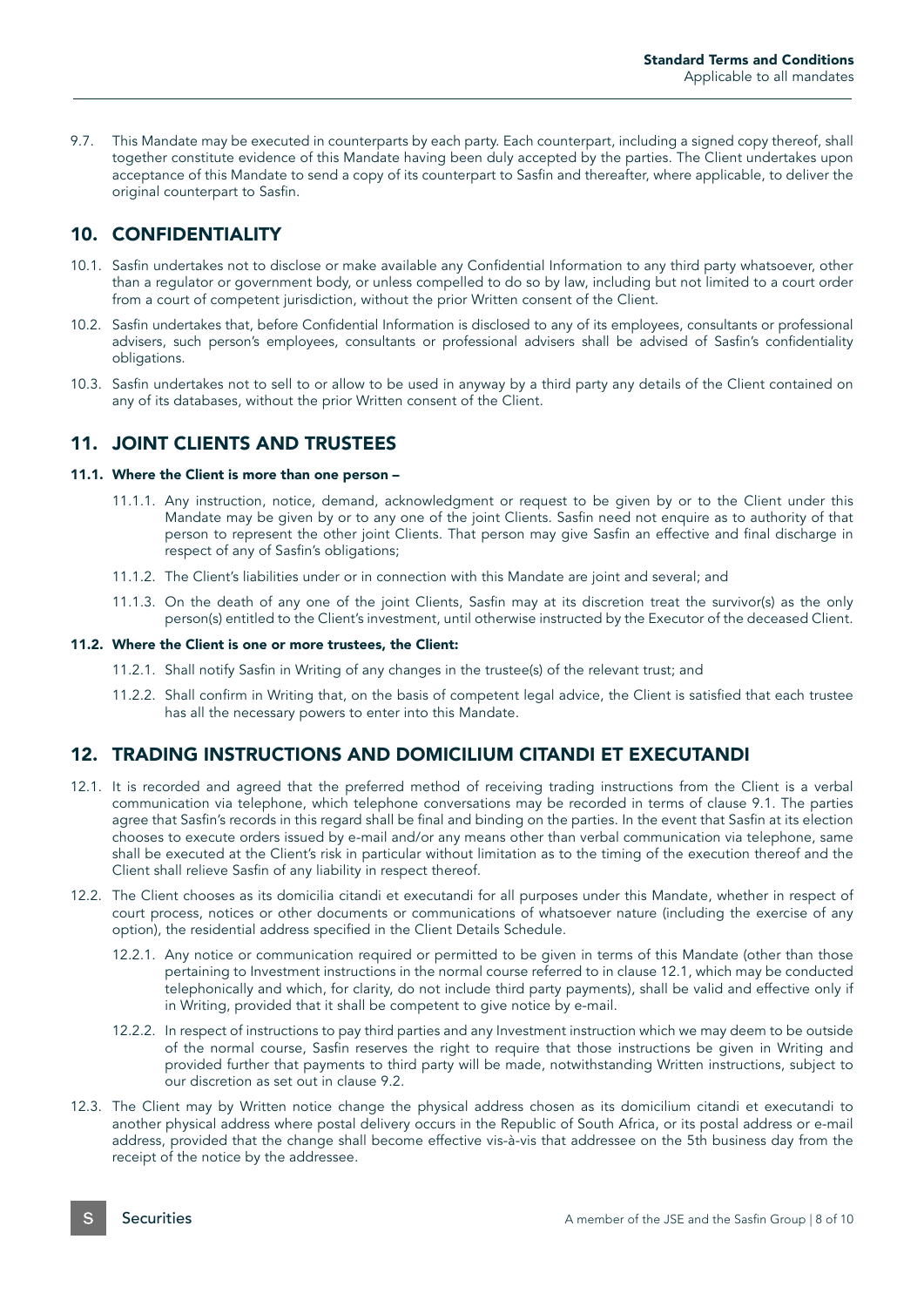#### 12.4. Any notice to the Client –

- 12.4.1. Sent by prepaid registered post (by airmail if appropriate) in a correctly addressed envelope to it at an address chosen as its domicilium citandi et executandi to which post is delivered shall be deemed to have been received on the 10th business day after posting (unless the contrary is proved); or
- 12.4.2. Delivered by hand to a responsible person during ordinary business hours at the physical address chosen as its domicilium citandi et executandi shall be deemed to have been received on the day of delivery; or
- 12.4.3. Sent by e-mail to its chosen e-mail address stipulated in the Client Detail Schedule to this Mandate, shall be deemed to have been received on the 2nd business day after the date of despatch (unless the contrary is proved).
- 12.5. Notwithstanding anything to the contrary herein contained a Written notice or communication actually received by a party shall be an adequate Written notice or communication to it notwithstanding that it was not sent to or delivered at its chosen domicilium citandi et executandi.
- 12.6. You acknowledge that there are certain risks associated with conveying instructions by post and/or e-mail and hereby indemnify Sasfin in respect of any loss or damage resulting from the use of postal or e-mail instructions.
- 12.7. Notwithstanding the provisions of any Relevant Law, in the event of a dispute between you and Sasfin, a certificate signed by any of Sasfin's directors or managers (whose appointment, authority or qualification need not be proved), to the effect that a transaction was executed on the JSE trading system shall be prima facie proof that the said transaction was validly executed.

### 13. SEVERABILITY

Any provision in this Mandate which is or may become illegal, invalid or unenforceable in any jurisdiction affected by this Mandate shall, as to such jurisdiction, be ineffective to the extent of such prohibition or unenforceability and shall be treated pro non scripto and severed from the balance of this Mandate, without invalidating the remaining provisions of this Mandate or affecting the validity or enforceability of such provision in any other jurisdiction.

#### 14. FORCE MAJEURE

In the event of any failure, interruption or delay in the performance of Sasfin's obligations hereunder resulting from acts, events or circumstances not within our control (including but not limited to acts of God, industrial disputes, acts or regulations of government bodies and authorities or of any Investment exchange or clearing house or the breakdown, failure or malfunction of telecommunication, postal or computer services, including electrical power or electronic failures or interruptions), Sasfin shall not be liable to you or any other person for in respect of any direct, indirect or consequential liability, loss, damage or cost of any kind or nature.

### 15. FICA REQUIREMENTS

It is recorded that you will have been separately obliged to deliver to us certain information required under FICA, including information pertaining to your source of funds and income. You are reminded that it is your responsibility to notify us in Writing should there be any change to that information and you are aware that we may not transact on or give effect to any instruction on your behalf until such time as the relevant FICA documentation is in order. In addition, we reserve the right to call for such additional documentation as we may require and in particular for any FICA documentation to be updated periodically at our discretion. Should you fail, in good time, to provide Sasfin with such information and/or documentation as may be required in terms of FICA, Sasfin may in its sole discretion and subject to the Relevant Law, take steps to block your account until all outstanding information and/or documentation has been provided to our satisfaction.

### 16. DATA PROTECTION

16.1. You acknowledge that Sasfin and/or the Sasfin Group will be required to Process certain Personal Information on your behalf for the purpose of fulfilling this Mandate, and by accepting these Standard Terms and Conditions you hereby provide your voluntary and informed consent to Sasfin and the Sasfin Group for all Processing of your Personal Information for this purpose. Sasfin undertakes that in Processing your Personal Information we shall comply with the provisions and obligations imposed on us by applicable legislation relating to data protection in South Africa, including POPIA and any regulations implementing or made under or pursuant to it. You further acknowledge that Sasfin may share your Personal Information across the Sasfin Group from time to time, and agree that your voluntary and informed consent extends to include such sharing of your Personal Information. We will delete or de-identify the Personal Information that we have collected from you pursuant to fulfilling this Mandate if it is no longer needed for any purpose related to fulfilling this Mandate. You have the right to request access to and correction of the Personal Information that we have collected from you pursuant to fulfilling this Mandate.